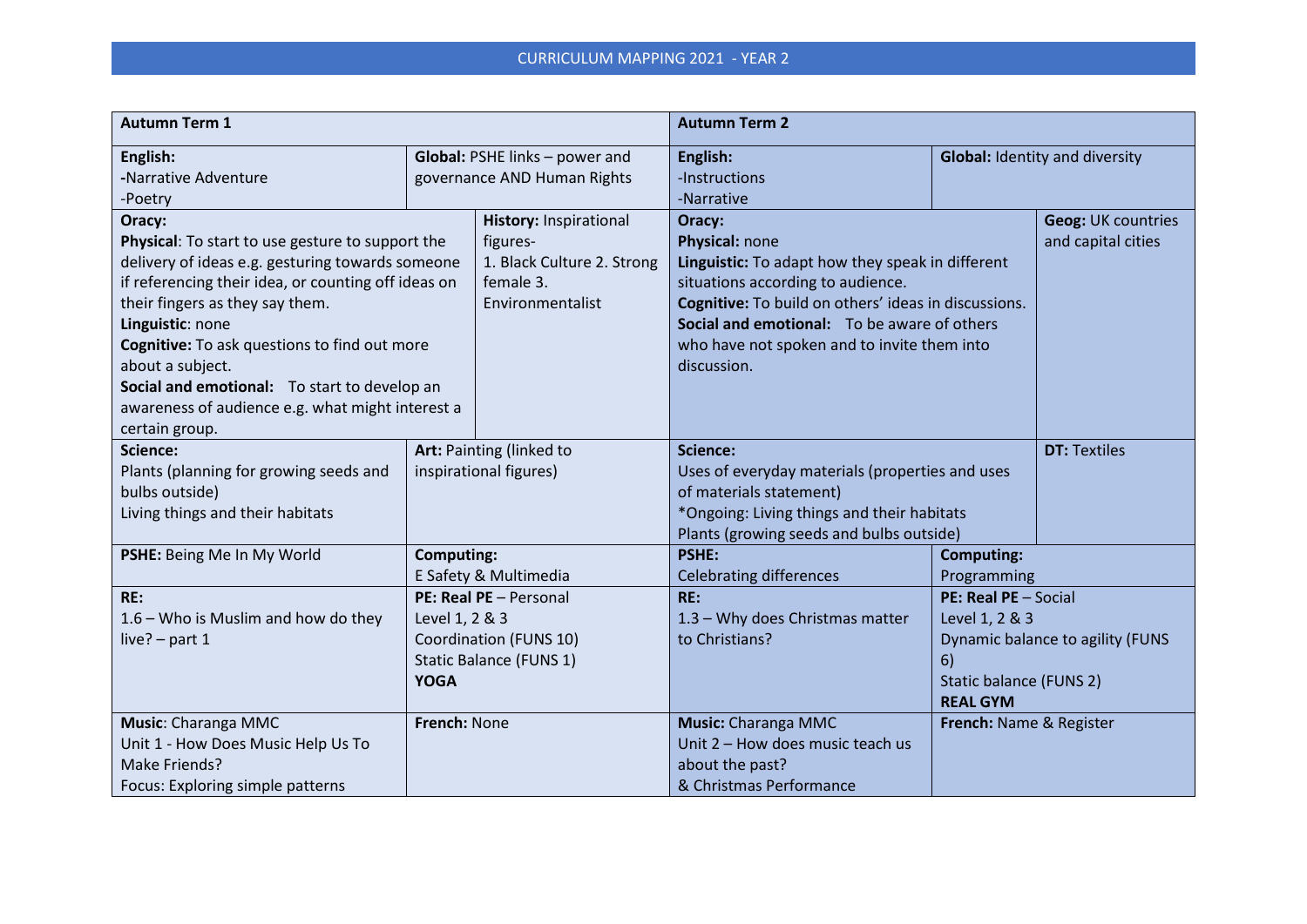| Spring term 1                                         |                                 |                                        | <b>Spring Term 2</b>                                           |                                                                                 |       |
|-------------------------------------------------------|---------------------------------|----------------------------------------|----------------------------------------------------------------|---------------------------------------------------------------------------------|-------|
| English:                                              |                                 | <b>Global:</b> Sustainable development | English:                                                       | <b>Global:</b> Sustainable development                                          |       |
| -Recount - Biography                                  |                                 |                                        | -Non-Chronological Report                                      |                                                                                 |       |
| -Narrative                                            |                                 |                                        | -Narrative                                                     |                                                                                 |       |
| Oracy:                                                |                                 | <b>History: Great</b>                  | Oracy:                                                         |                                                                                 | Geog: |
| Physical: none                                        |                                 | <b>Explorers</b>                       |                                                                | <b>Seasides</b><br>Physical: To start to use gesture to support the delivery of |       |
| Linguistic: To use sentence stems to signal when they |                                 |                                        |                                                                | ideas e.g. gesturing towards someone if referencing their<br>and Coasts         |       |
| are building on or challenging others' ideas.         |                                 |                                        | idea, or counting off ideas on their fingers as they say them. |                                                                                 |       |
| Cognitive: To make connections between what has       |                                 |                                        | Linguistic: none                                               |                                                                                 |       |
| been said and their own and others' experiences.      |                                 |                                        | Cognitive: To ask questions to find out more about a           |                                                                                 |       |
| Social and emotional: Confident delivery of short     |                                 |                                        | subject.                                                       |                                                                                 |       |
| pre-prepared material.                                |                                 |                                        | Social and emotional: To start to develop an awareness of      |                                                                                 |       |
|                                                       |                                 |                                        | audience e.g. what might interest a certain group.             |                                                                                 |       |
| <b>Science:</b>                                       | <b>Art: Drawing (ongoing)</b>   |                                        | <b>Science:</b>                                                | <b>Art: Collage</b>                                                             |       |
| Animals incl. humans (basic needs and                 |                                 |                                        | Living things and their habitats                               |                                                                                 |       |
| keeping healthy)                                      |                                 | <b>DT: Mechanisms and structures</b>   | Uses of everyday materials                                     | <b>DT: None</b>                                                                 |       |
| *Ongoing: Living things and their                     |                                 |                                        | (changing shapes of materials)                                 |                                                                                 |       |
| habitats                                              |                                 |                                        | *Ongoing: Living things and their                              |                                                                                 |       |
| Plants (growing seeds and bulbs                       |                                 |                                        | habitats                                                       |                                                                                 |       |
| outside)                                              |                                 |                                        | Plants (growing seeds and bulbs                                |                                                                                 |       |
|                                                       |                                 |                                        | outside)                                                       |                                                                                 |       |
| <b>PSHE:</b>                                          | <b>Computing:</b>               |                                        | <b>PSHE:</b>                                                   | <b>Computing:</b>                                                               |       |
| <b>Dreams and Goals</b>                               | <b>Email &amp; Multimedia</b>   |                                        | <b>Healthy Me</b>                                              | Multimedia                                                                      |       |
| RE:                                                   | PE:                             |                                        | RE:                                                            | PE:                                                                             |       |
| $1.6$ – Who is Muslim and how do they                 | Real PE - Cognitive             |                                        | 1.5 - Why does Easter matter to                                | <b>Real PE - Creative</b>                                                       |       |
| live? - part 2                                        | Level 1, 2 & 3                  |                                        | Christians?                                                    | Level 1, 2 & 3                                                                  |       |
|                                                       | <b>Dynamic balance (FUNS 5)</b> |                                        |                                                                | Co-ordination (FUNS 9)                                                          |       |
|                                                       | <b>Static balance (FUNS 4)</b>  |                                        |                                                                | <b>Counter Balance (FUNS 7)</b>                                                 |       |
|                                                       | <b>REAL GYM</b>                 |                                        |                                                                | <b>TENNIS</b>                                                                   |       |
|                                                       |                                 |                                        |                                                                |                                                                                 |       |
| Music: BBC pirates programme (sun,                    | <b>French: Colours</b>          |                                        | Music: Charanga Unit 4 - How                                   | French: Numbers - Birthday                                                      |       |
| sea and song)                                         |                                 |                                        | does music teach us about our                                  |                                                                                 |       |
|                                                       |                                 |                                        | neighbourhood?                                                 |                                                                                 |       |